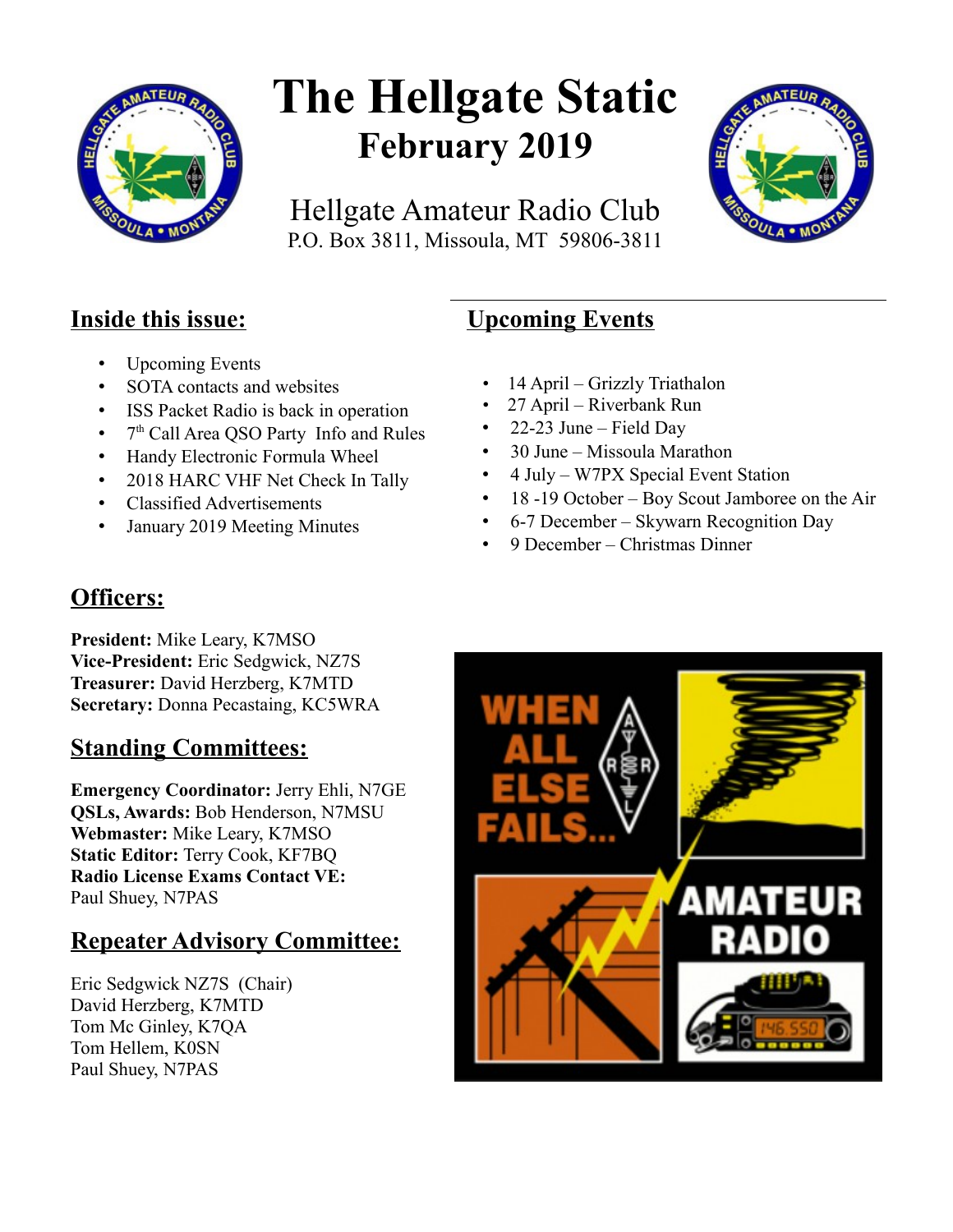## **Summits On The Air "SOTA" Contacts and Websites**

From Vic W7VK's SOTA program.

- Montana Association AE7AP [kingery713@gmail.com](mailto:kingery713@gmail.com) K7VK [k7vk@arrl.net](mailto:k7vk@arrl.net)
- [www.sota.org.uk](http://www.sota.org.uk/)  The main website about the SOTA program.
- [www.sotawatch.org](http://www.sotawatch.org/)  alerts, forum and registration to participate.
- <http://database.sota.org.uk/>Log chasing and activating QSO's, register to enter QSO's.
- [Http://www.on6zq.be/p/SOTA/AssociationMap.php?association=W7M](http://www.on6zq.be/p/SOTA/AssociationMap.php?association+W7M) Mapping by state. (Montana is W7M, Idaho is W7I, et al)

## **ISS Packet Radio System is Back in Operation with New Equipment**

The Amateur Radio on the International Space Station (**[ARISS](http://www.ariss.org/)**) packet system is back on the air with new equipment. The replacement gear arrived last November and had been awaiting unpacking and installation. ARISS hardware team members on the ground were able to locate a functional duplicate of the old ISS packet TNC module that had been in operation for 17 years and had become intermittent. Crew members installed the new module on February 2; the RF gear remains the same.

The ISS packet system, located in the ISS *Columbus* module, went down in July 2017, but it unexpectedly came back to life the following summer. The packet system operates on 145.825 MHz. ARISS is an official back-up system for astronauts to talk with Mission Control in the unlikely failure of the station's primary communication systems.

In 2017, hams relayed nearly 89,000 packet messages via the ISS; response to its recent return has been enthusiastic, ARISS said.

## **7th Call Area QSO Party -- May 4-5, 2019**

The 2019 7th Area QSO Party will be May 4-5.

The updated rules are attached.

Rule changes:

- 4 points for digital QSOs
- suggested frequencies for digital QSOs.
- No more 6m or 2m.

FT8 does not yet support the 7QP. It only supports four contests, all with shorter exchanges. If or when it does, FT8 will be an accepted digital mode in the 7QP.

Dick Frey, K4XU 7QP contest manager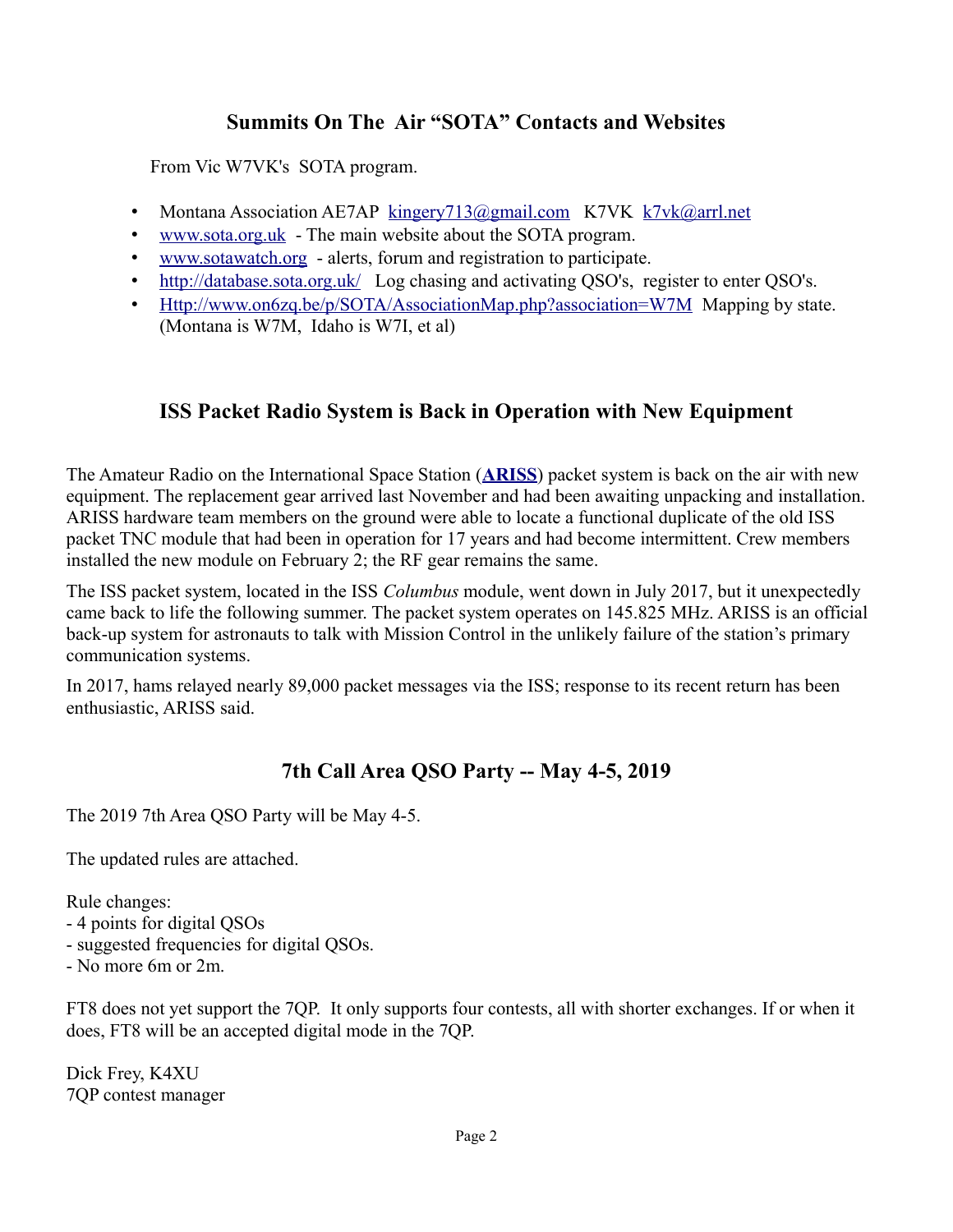### **2019 7th Call area QSO Party Rules:**

1300 UTC Saturday to 0700 UTC Sunday (6 AM to midnight PDT the first Saturday in May). 7th call area stations work everyone, others work 7th area stations only. Work stations once per band/mode. 7th area mobiles (and those participating in other concurrent QSO parties or contests) may be worked again as they enter new counties. Rule changes are shown in *bold italic*.

#### **Entry categories:**

- Single-op: high-power, low-power <150W, QRP <5W; CW, Phone, Digital, Mixed
- Single-op Assisted: high-power, low-power, QRP; CW, Phone, Digital, Mixed
- Multi-single: high-power, low-power
- Multi-multi. No differentiated mode or power levels
- 7th-area County Expedition (an operation from a temporary location using antennas installed for the contest period, using temporary supports or trees): either
	- single-county, county-line; single-op (unassisted), multi-single (including single-op assisted), multi-multi; or
	- open (anything else, including location changes)
- Mobile (station self-contained and capable of motion): single-op (unassisted -- performs all operating, logging and driving; for safety reasons, should operate only while parked), multi-single (any other mobile operation); high-power, low-power; CW, Phone, Mixed. Use of APRS (location and call only) is allowed.

**Awards:** Certificates will be awarded to the top three finishers in each category within and outside the 7th call area, plus the top finisher in each state/province and 7th area county; a 25-QSO minimum applies. See the website for a list of plaques to be awarded.

**Exchange:** 7th area stations send signal report plus 5-letter state/county code (e.g., ORDES; see list). County-line stations send multiple codes, e.g., UTRIC/IDBEA (state code needed only once, e.g., ORDES/JEF). Non-7th-area stations send signal report plus state/province/"DX" two-letter codes. Stations in other QSO parties send their appropriate exchange. The 13 "Provinces" are VE1-9, VO and VY0-2. Countyline contacts may be logged with one entry showing all counties or with separate entries for each county.

**Bands:** 160, 80, 40, 20, 15 and 10m *(no 6 or 2m)*. Suggested operating frequencies: 1815 and 40 kHz up on CW, except on 40m, where 7025-7035 is suggested (a window for mobiles to call CQ should be observed from 35 to 40 kHz up; others should not call CQ or run stations there); 1845, 3855, 7180, 14255, 21355 and 28455 on SSB; *80 kHz up on PSK; 86 kHz up on RTTY*. Check 80m at 0500Z, 160m at 0530Z. All CW and Digital contacts must be in the CW/Data sub-bands.

**Scoring:** 2 points per SSB QSO, 3 points per CW QSO, *4 points per Digital QSO*. County-line contacts count as multiple QSOs for both stations. 7th area stations multiply total QSO points by the total of states (50), provinces (13) and other DXCC entities (maximum of 10). Non-7th-area stations multiply total QSO points by 7th area counties worked (259).

**Logs:** *All logs must be received by May 15*; logs containing more than 40 QSOs must be submitted electronically via email or floppy disk. Send logs to [7qplogs@codxc.org](mailto:7qplogs@codxc.org) -- include the station callsign in the email "Subject" line. Cabrillo preferred (7QP details [here\)](http://www.codxc.org/new/Page.asp?content=7QPCABRILLO) but any plain text format will be accepted. A [web](http://www.b4h.net/cabforms/7qp_cab.php)  [form](http://www.b4h.net/cabforms/7qp_cab.php) is available for online Cabrillo log-file generation and submission. Be sure your entry includes name, address and/or email address, station callsign, entry category, location code(s) and operator callsigns *(if Cabrillo, they should appear within the Cabrillo attachment itself; the log processor ignores the rest of the* 

*message*). Send paper logs with a completed [summary sheet](http://www.codxc.org/new/7qp_smry.pdf) to 7th Call Area QSO Party, c/o CODXC, 61255 Ferguson Rd, Bend, OR 97702. Check to make sure your callsign, *with correct entry category*, appears on our website's Received Logs page -- normally within two days of receipt.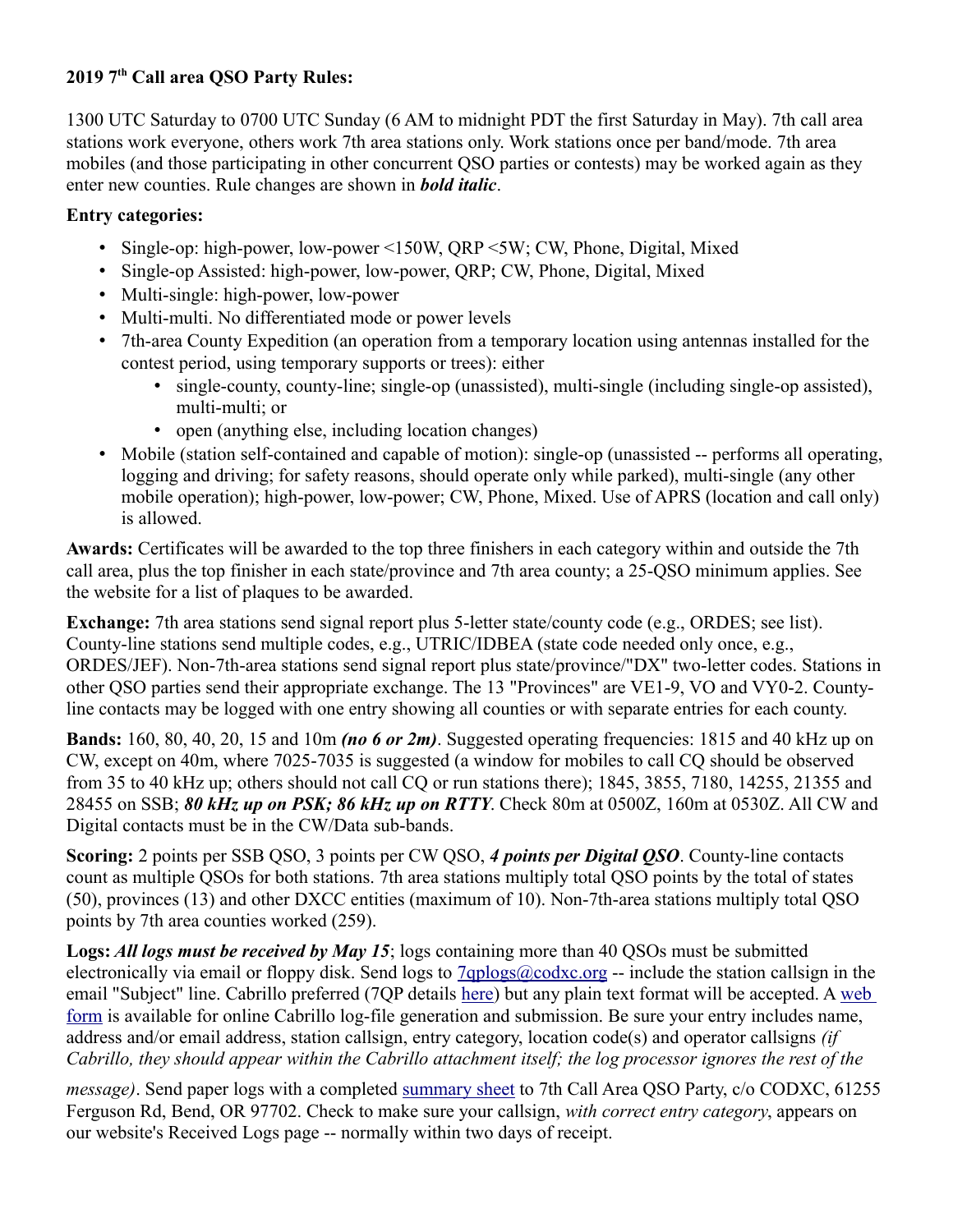#### **7th Call Area QSO Party Rules (continued)**

**Other:** All equipment and antennas must lie within a 1000-foot diameter circle. County-line operations must be within 500 feet of the county line. Any computer-to-computer mode is considered digital. The same station may be worked on each band on CW, Phone, and Digital. All contacts must be made without using repeaters, digipeaters, satellites, etc. Only one entry per callsign (can't do, e.g., mobile and expedition entries).

**Help:** On the website at [http://7qp.org](http://7qp.org/) are these complete rules; FAQs (*please read*); lists of county names and abbreviations: state/county maps; county sign-up sheet; summary sheet; state coordinators; loggingprogram info and configuration files; list of plaques and donors.



### **Here is a Handy Electronic Formula wheel**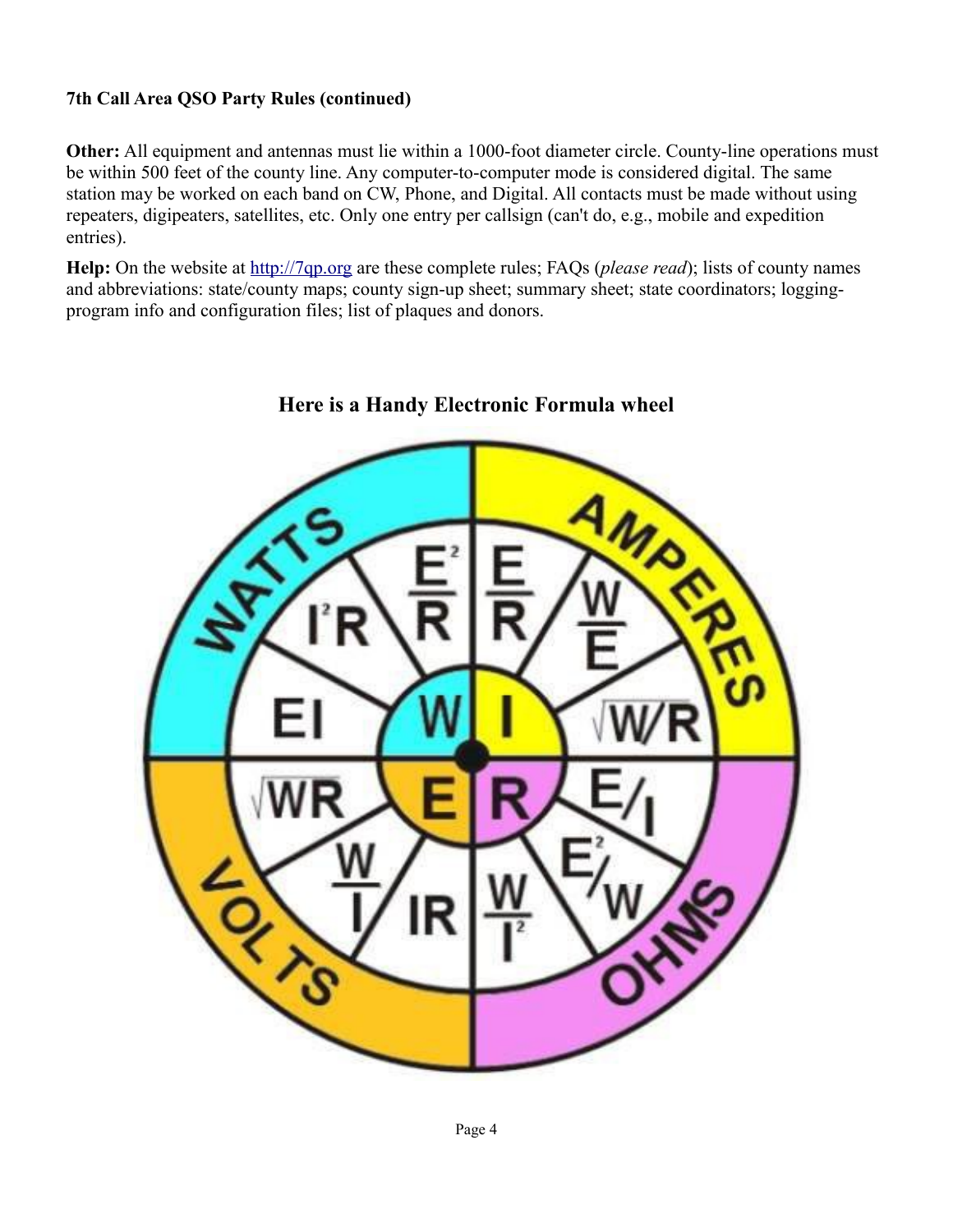|                         |                    |                       |                |                |                     |                     |                |        |                |           |                        |        |        |                | <b>Net called by Suffix</b><br><b>Location: Missoula, MT</b> |                                         |                          |
|-------------------------|--------------------|-----------------------|----------------|----------------|---------------------|---------------------|----------------|--------|----------------|-----------|------------------------|--------|--------|----------------|--------------------------------------------------------------|-----------------------------------------|--------------------------|
|                         | <b>Month/Year:</b> |                       | J              | F              | M                   | А                   | M              | J      | XXX/2018<br>J  |           | S                      | О      | N      | D              | YR                                                           |                                         |                          |
|                         | Operator Name:     | Date:                 |                |                |                     |                     |                |        |                | $\vert$ A |                        |        |        |                |                                                              | Updated: 9 Jan 2019                     |                          |
|                         | <b>Start</b>       | <b>Time</b>           |                |                |                     |                     |                |        |                |           |                        |        |        |                |                                                              |                                         |                          |
|                         |                    | <b>CALL</b> Suffix    |                |                |                     |                     |                |        |                |           |                        |        |        |                |                                                              | <b>NAME</b>                             | CITY                     |
| А                       |                    | <b>N7</b> ANU         |                |                |                     |                     |                |        |                |           |                        |        |        | 1              | 1                                                            | Chris Holliday                          | Missoula                 |
|                         |                    | <b>KJ7AVR</b>         |                |                |                     |                     |                |        |                |           |                        | 1      |        |                | 1                                                            | Dennis Toavs                            | Columbia Falls           |
|                         |                    |                       |                |                |                     |                     |                |        |                |           |                        |        |        |                |                                                              |                                         |                          |
| в                       | KF7BQ              | KG7BDD                | $\overline{2}$ | 1<br>1         | 1<br>3              | 3                   |                |        |                |           |                        |        |        |                | 4<br>23                                                      |                                         |                          |
|                         |                    | KI7BUM                |                |                |                     |                     | 3              | 1      | 1              | 5         | 2<br>Moved out of Stat | 2      | 3      |                | 1                                                            | <b>Terry Cook</b><br>John Updegraff     | Missoula                 |
|                         |                    |                       |                |                |                     |                     |                |        |                |           |                        |        |        |                |                                                              |                                         |                          |
| c                       |                    | <b>KF7COM</b>         | 1              | 1              |                     | 1                   |                |        |                |           |                        |        |        |                | 3                                                            | Ξd                                      | Corvallis                |
|                         |                    | N5CY                  |                |                |                     |                     |                |        |                |           |                        |        | 1      | 2              | 3                                                            | Jim Hofmann                             | Missoula                 |
|                         |                    |                       |                |                |                     |                     |                |        |                |           |                        |        |        |                |                                                              |                                         |                          |
| D                       |                    | K7DDE                 | 4              | 4              | 4                   | 3                   | 5              | 3      | 2              | 1         | 2                      | 4      | 4      | 4              | 40                                                           | Dallas Erickson                         | Stevensville             |
|                         |                    | N7DLP<br>N7DWB        | 5<br>1         | $\overline{2}$ | $\overline{2}$      | 2                   | 5              | 3      | 1              | 4         | 1                      | 5      | 4      | 3              | 37<br>1                                                      | Dean Pond<br>Dan Boldra                 | Missoula                 |
|                         |                    |                       |                |                |                     |                     |                |        |                |           |                        |        |        |                |                                                              |                                         | Frenchtown               |
| Е                       |                    |                       |                |                |                     |                     |                |        |                |           |                        |        |        |                |                                                              |                                         |                          |
|                         |                    |                       |                |                |                     |                     |                |        |                |           |                        |        |        |                |                                                              |                                         |                          |
| F                       | AG7FH              |                       |                |                |                     |                     |                | 1      | 3              | 2         | 1                      | 3      | 1      | 1              |                                                              | 12 Joe Geldrich                         | Missoula                 |
|                         |                    |                       |                |                |                     |                     |                |        |                |           |                        |        |        |                |                                                              |                                         |                          |
| G                       |                    | N7GE<br>KF7GZR        |                |                |                     | 1<br>$\overline{2}$ |                |        |                |           |                        |        |        |                | 1<br>38                                                      | Jerry Ehli                              | Missoula                 |
|                         |                    |                       | 5              | 2              | $\overline{2}$      |                     | 4              | 3      | $\overline{2}$ | 4         | 2                      | 5      | 4      | 3              |                                                              | Sandra Pond                             | Missoula                 |
| Η                       |                    | KI7HVG                | 1              | 1              | 1                   |                     | $\overline{2}$ |        |                | 1         | 1                      | 1      | 4      |                |                                                              | 12 Robert                               | Stevensville             |
|                         |                    |                       |                |                |                     |                     |                |        |                |           |                        |        |        |                |                                                              |                                         |                          |
| I                       |                    | KI7IJP                | 1              |                |                     |                     |                |        |                |           |                        |        |        |                | 1                                                            | Michael (Mike) Standon Columbia Falls   |                          |
|                         | KC7ILD             |                       | $\overline{1}$ |                |                     |                     |                |        |                |           |                        |        |        |                | 1                                                            | Joseph                                  | Missoula                 |
|                         |                    | K7 IMZ                |                |                |                     |                     |                |        |                | 1         | 1                      | 2      |        |                | 4                                                            | Jerry Nelson                            | Missoula                 |
|                         |                    | N7 IMC                |                |                |                     |                     |                |        |                | 1         |                        |        |        |                | 1                                                            |                                         |                          |
| J                       |                    | <b>N7JGS</b>          | 5              | 4              | 4                   | 4                   | 3              | 3      | $\overline{4}$ | 5         | 4                      | 5      | 4      | 4              |                                                              | 49 Jerri Shuey                          | Missoula                 |
|                         |                    |                       |                |                |                     |                     |                |        |                |           |                        |        |        |                |                                                              |                                         |                          |
| κ                       |                    | N7KOA                 |                |                | 1                   | 2                   |                | 2      | 1              |           | 1                      | 2      |        |                | 9                                                            | <b>Steve Marshall</b>                   | Missoula                 |
|                         |                    | KG7KGE                |                |                |                     |                     |                |        |                | 1         |                        |        |        |                | 1                                                            | ouie                                    |                          |
|                         |                    |                       |                |                |                     |                     |                |        |                |           |                        |        |        |                |                                                              |                                         |                          |
| L                       |                    | <b>KF7LCC</b>         | 1              |                |                     |                     |                |        |                |           |                        |        |        |                | 1                                                            | Mike Fell                               | Superior                 |
|                         |                    | KI7LEX<br>KI7LMV      | 3              | 1<br>1         | 3<br>$\overline{2}$ | 2                   | $\overline{2}$ | 1      |                | 1         | 2                      | 4      | 2      | 2              | 9<br>17                                                      | <b>Bill Campbell</b>                    | Conner<br>Missoula       |
|                         |                    | N7LT                  |                |                |                     |                     |                |        |                |           | 1                      |        |        |                | 1                                                            | <b>Bryce Rowe</b><br>ydel.              | <b>Kalispell</b>         |
| М                       |                    |                       |                |                |                     |                     |                |        |                |           |                        |        |        |                |                                                              |                                         |                          |
|                         |                    | K7MSO                 |                |                |                     |                     |                |        |                |           |                        |        |        | 1              | 1                                                            | Mike Leary                              | Missoula                 |
|                         |                    | K7MTD                 | 5              | 3              | 4                   | 3                   | 5              | 2      | $\overline{2}$ | 4         | 4                      | 4      | 1      | 4              | 41                                                           | David Herzberg                          | Missoula                 |
|                         |                    |                       |                |                |                     |                     |                |        |                |           |                        |        |        |                |                                                              |                                         |                          |
| N                       |                    | <b>KC7NYE</b>         |                |                | 1                   |                     |                |        |                |           |                        |        |        |                | $\mathbf{1}$                                                 | James Olson                             | Missoula                 |
| o                       |                    | WB7OTC                |                |                |                     |                     | 1              | SK     |                |           |                        |        |        |                | 1                                                            | <b>Bruce McCloskey</b>                  | Missoula                 |
|                         |                    |                       |                |                |                     |                     |                |        |                |           |                        |        |        |                |                                                              |                                         |                          |
| P                       |                    | N7PAS                 | 5              | 4              | 4                   | 4                   | 3              | 3      | 4              | 5         | 4                      | 5      | 4      | 4              | 49                                                           | Paul Shuey                              | Missoula                 |
|                         | <b>KDOPUI</b>      |                       | $\overline{2}$ | 1              | $\overline{2}$      |                     |                |        |                |           | 1                      | 5      | 3      | $\overline{2}$ | 16                                                           | James (Jim) B French                    | Whitefish                |
| Q                       |                    | <b>KCOOBH</b>         |                |                |                     |                     |                |        |                |           |                        |        |        |                |                                                              |                                         |                          |
|                         |                    | K7QNZ                 | $\overline{c}$ | 1              | 2                   | 4                   | 3              |        | 3              | 5         | 4                      | 4      | 1<br>4 | 3              | 1<br>35                                                      | <b>Trent Smith</b><br>Rich Kingdon      | Missoula<br>Missoula     |
|                         | KB7QQ              |                       | $\overline{2}$ |                |                     |                     |                |        |                |           |                        |        |        |                | 2                                                            | Jerry Reynolds                          | olo                      |
|                         |                    |                       |                |                |                     |                     |                |        |                |           |                        |        |        |                |                                                              |                                         |                          |
| R                       | AF7RQ              |                       | $\overline{2}$ |                | 1                   |                     | 1              |        |                |           |                        | 1      |        |                | 5                                                            | <b>Bryce Nordgren</b>                   | Alberton                 |
|                         |                    | KD7RQQ                | 1              |                |                     |                     |                |        |                |           |                        |        |        |                | 1                                                            | Rudi Mauldin                            | Seeley Lake              |
| s                       | NZ7 <sub>S</sub>   |                       | 5              | 4              | $\overline{1}$      |                     | 3              |        | 3              | 3         |                        | 3      | 3      |                |                                                              |                                         |                          |
|                         |                    |                       |                |                |                     | 2                   |                | 2      |                |           | 2                      |        |        | 4 <sup>1</sup> |                                                              | 35 Eric Sedgwick                        | Missoula                 |
| т                       |                    | KI7THQ                |                |                | 4                   | 2                   | 2              | 1      | 1              | 3         | 3                      | 5      | 2      | 3              |                                                              | 26 Ernie                                | Hamilton                 |
|                         |                    | W7 TYY                |                |                |                     |                     |                |        |                | 1         |                        |        |        |                | 1                                                            | Ty Marbut                               | Missoula                 |
|                         | WA7 TZP            |                       | 3              | 1              | 1                   | 1                   | 3              | 3      | 2              |           |                        |        |        |                | 14                                                           | <b>Bob Lankston</b>                     | Missoula                 |
|                         |                    |                       |                |                |                     |                     |                |        |                |           |                        |        |        |                |                                                              |                                         |                          |
| U                       |                    |                       |                |                |                     |                     |                |        |                |           |                        |        |        |                |                                                              |                                         |                          |
| ⊽                       |                    | K7 <sub>VK</sub>      |                |                |                     |                     |                |        |                |           |                        |        | 1      | 1              | 2                                                            | Vick Applegate                          | Missoula                 |
|                         |                    |                       |                |                |                     |                     |                |        |                |           |                        |        |        |                |                                                              |                                         |                          |
| W                       |                    | K7WJP                 |                |                |                     |                     |                |        |                |           | 1                      | 2      | 2      | 3              | 8                                                            | <b>Walt Pippo</b>                       | Drummond                 |
|                         |                    | KC5WRA                | 1              | 1              | 1                   | 1                   | 1              | 1      | 1              | 2         | 1                      | 1      | 1      | 1              | 13                                                           | Donna Pecastaing                        | Bonner                   |
|                         |                    |                       |                |                |                     |                     |                |        |                |           |                        |        |        |                |                                                              |                                         |                          |
| $\overline{\mathsf{x}}$ |                    | N7XLB<br><b>NOXPO</b> | 5<br>2         | 4<br>1         | 2                   | 4<br>1              | 5<br>3         | 2      | 4<br>1         | 4<br>2    | 4<br>2                 | 3<br>2 | 4<br>3 | 4<br>1         | 45<br>18                                                     | Dale Carson<br>Jim Brummit              | Missoula<br>Victor       |
|                         |                    | W7XT                  | 1              | 2              | 1                   |                     |                |        |                |           |                        |        |        |                | $\overline{4}$                                               | Dick Walton                             | Missoula                 |
|                         |                    |                       |                |                |                     |                     |                |        |                |           |                        |        |        |                |                                                              |                                         |                          |
| Y                       |                    | W4YMA                 | 2              | 1              |                     | 1                   | 3              | 3      | 4              | 5         | 4                      | 2      | 1      | $\mathbf{2}$   |                                                              | 28 Bill Farrell                         | Missoula                 |
|                         |                    | WA7YYB                | 4              |                |                     |                     |                |        |                |           |                        |        |        |                | 4                                                            | Chuck                                   | Missoula                 |
| z                       |                    | KG7ZGE                |                |                |                     |                     |                |        |                |           |                        |        |        |                |                                                              |                                         |                          |
|                         |                    | <b>KG7ZNG</b>         | 1              | 2              | 4<br>1              | 1<br>1              | 2              | 2      | 2<br>1         |           |                        |        |        |                | 12<br>5                                                      | Louie (Richard Lewis)<br>Kent Fullerton | Columbia Falls<br>Moiese |
|                         |                    |                       |                |                |                     |                     |                |        |                |           |                        |        |        |                | 0                                                            |                                         |                          |
| <b>Visitors</b>         |                    | N7PMS                 |                |                | 1                   |                     |                |        |                |           |                        |        |        | 1              | 2                                                            | Mike Standon                            | Columbia Falls           |
|                         |                    | KI7UUY                |                |                |                     | 1                   |                |        |                |           |                        |        |        |                | $\mathbf{1}$                                                 | Bruce Wann                              | Kalispell                |
|                         | AF2D               |                       |                |                |                     |                     | 1              |        |                |           |                        |        | 1      |                | 2                                                            | Thomas Brownlee                         | VA                       |
|                         | KB5KN              |                       |                |                |                     |                     | 1              |        |                |           |                        |        |        |                | 1                                                            | Ken Binnie                              | TХ                       |
|                         | KZ <sub>1</sub> O  | K <sub>5</sub> KTL    |                |                |                     |                     |                | 1<br>1 |                |           |                        |        |        |                | 1<br>1                                                       | Katie Lehmann<br>David Bushong          | TХ<br>NΗ                 |
|                         |                    | WA7CHF                |                |                |                     |                     |                | 1      |                |           |                        |        |        |                | 1                                                            | Tom Fields                              | WA                       |
|                         |                    | KF5ZFF                |                |                |                     |                     |                | 1      |                |           |                        |        |        |                | 1                                                            | Mark Lehmann                            | TХ                       |
|                         |                    | KK6RRP                |                |                |                     |                     |                |        |                | 1         |                        |        |        |                | 1                                                            | Johnathan Farnsworth                    | <b>Bigfork</b>           |
|                         |                    | <b>NO ANN</b>         |                |                |                     |                     |                |        |                |           | 1                      |        |        |                | 1                                                            | ewis Luke                               | ΙA                       |
|                         |                    | KI4AGD                |                |                |                     |                     |                |        |                |           | 1                      |        |        |                | 1                                                            | Michael Matthews                        | FL                       |
|                         |                    | KJ7AVR                |                |                |                     |                     |                |        |                |           | 1                      |        |        |                | 1                                                            | Dennis Toavs                            | Columbia Falls           |
|                         |                    | W7PLM                 |                |                |                     |                     |                |        |                |           |                        | 1      |        |                | 1                                                            | Paul Matthews                           | 0R                       |
|                         |                    | WB7OSG                |                |                |                     |                     |                |        |                |           |                        | 1      |        |                | 1                                                            | John Rettenmayer                        | Missoula                 |
|                         |                    | KF7VQ0<br>KI7MFB      |                |                |                     |                     |                |        |                |           |                        |        | 1<br>1 |                | 1<br>1                                                       | <b>Gary Poberts</b><br>Ben Hoesl        | Whitefish<br>Charlo      |
|                         |                    | KJ7CBJ                |                |                |                     |                     |                |        |                |           |                        |        |        | 1              | 1                                                            | Paul Wisniewski                         | Missoula                 |
|                         |                    |                       |                |                |                     |                     |                |        |                |           |                        |        |        |                |                                                              |                                         |                          |
| :xample                 |                    |                       |                |                |                     |                     |                |        |                |           |                        |        |        |                |                                                              |                                         |                          |
|                         | Checked In         |                       | 1              | 0              |                     |                     | 1              | 1      |                |           |                        |        |        |                |                                                              |                                         |                          |
|                         | NO Check in        |                       |                |                |                     |                     |                |        |                |           |                        |        |        |                |                                                              |                                         |                          |
|                         |                    | SUM                   | 73             | 43             |                     | 53 46               | 61             | 40     | 42             | 61        | 51                     | 73     |        |                | 60 55 658                                                    | <b>Monthy/YR Total</b>                  |                          |
|                         |                    |                       |                |                |                     |                     |                |        |                |           |                        |        |        |                |                                                              |                                         |                          |
|                         |                    | <b>End</b> Time       |                |                |                     |                     |                |        |                |           |                        |        |        |                |                                                              |                                         |                          |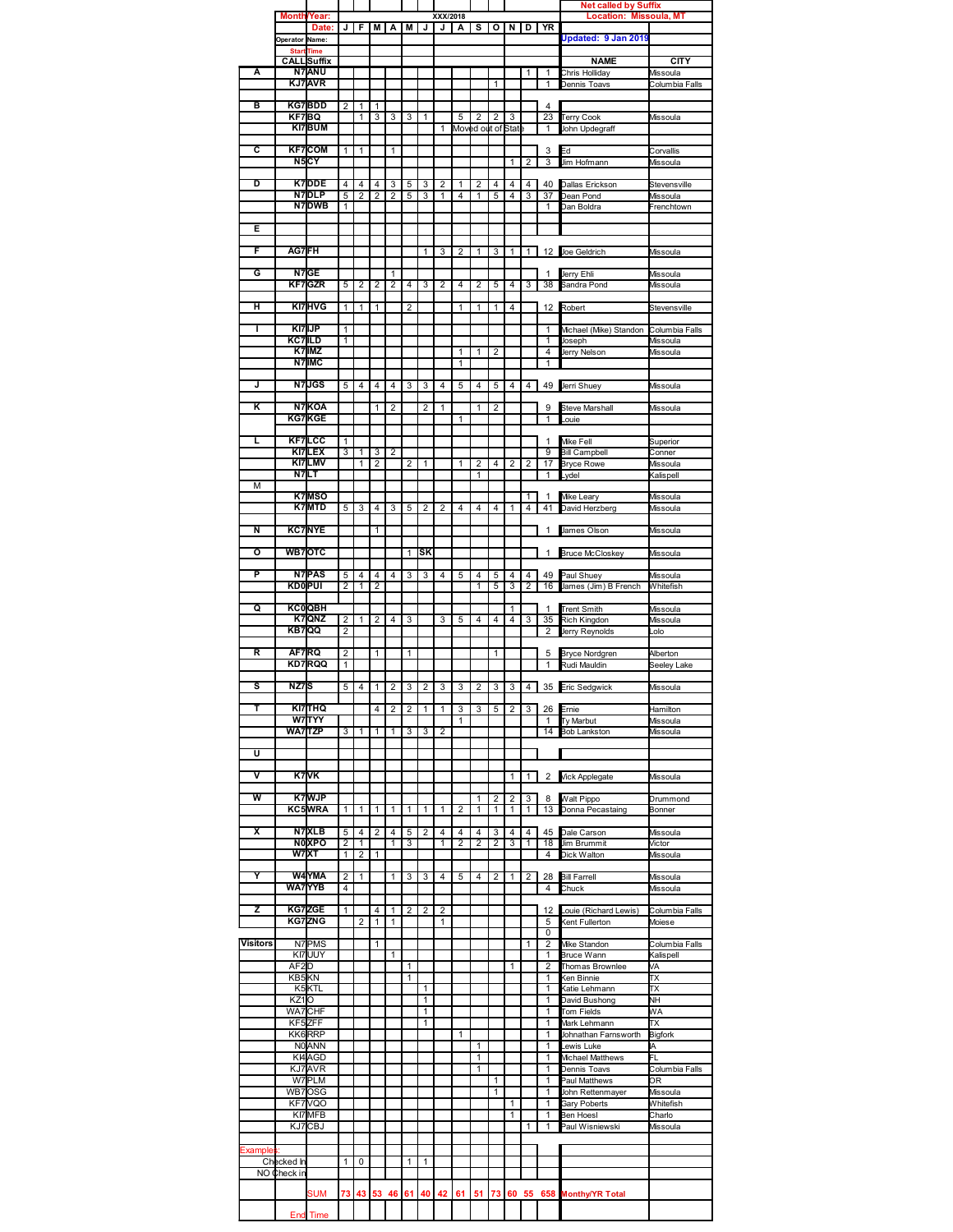## **Classified Advertisements**

#### **Collins HF 80xx Equipment for Sale**

Selling Vietnam war era portable radio set container contents.

Included are two each: HF8054A receiver, HF-8014A transmitter, HF-8064B preselector, HF-8023 1 KW solid state amplifier, HF 8032 power supply, HF 8040A antenna coupler. One each items: power control panel, jack field plug panel, monitor/switching panel, VOX/Control/Modem panel. set of 6 manuals.

Two antenna coupler control cables and other stuff are included

All transmitter and receiver functions and frequency selection can be controlled through an RS-232 port. I used a laptop computer and it worked great! The control codes are in the included manual set. The HF-8032 amplifier power supplies are for 3 phase. They also work just fine on single phase. This equipment is in Missoula, MT.

If you are interested, please make an offer.

Call Dave at 406 543-73niner fiver K7PGY

-------------------------------------------------------------------------------------------------

#### **Free Ham Radio Magazines**

**From:** Ken G Kopp

**Sent:** Friday, January 18, 2019 4:32 PM **To:** Ken G Kopp **Subject:** Excess Magazines

I have all of the major Ham magazines … several sets in some cases … including an almost complete set of QST. It saddens me to throw them in the trash. They're sorted into stationary boxes by publisher. I don't know if there is an E-Bay market for them and I don't have the "steam" to find out.

I'll give them to anyone interested … just come and get them … all or part.

Pass this message on to anyone you think might be interested.

Ken Kopp - K0PP 1-406-560-1555 (Verizon Cell) 1-406-797-3340 (Home)